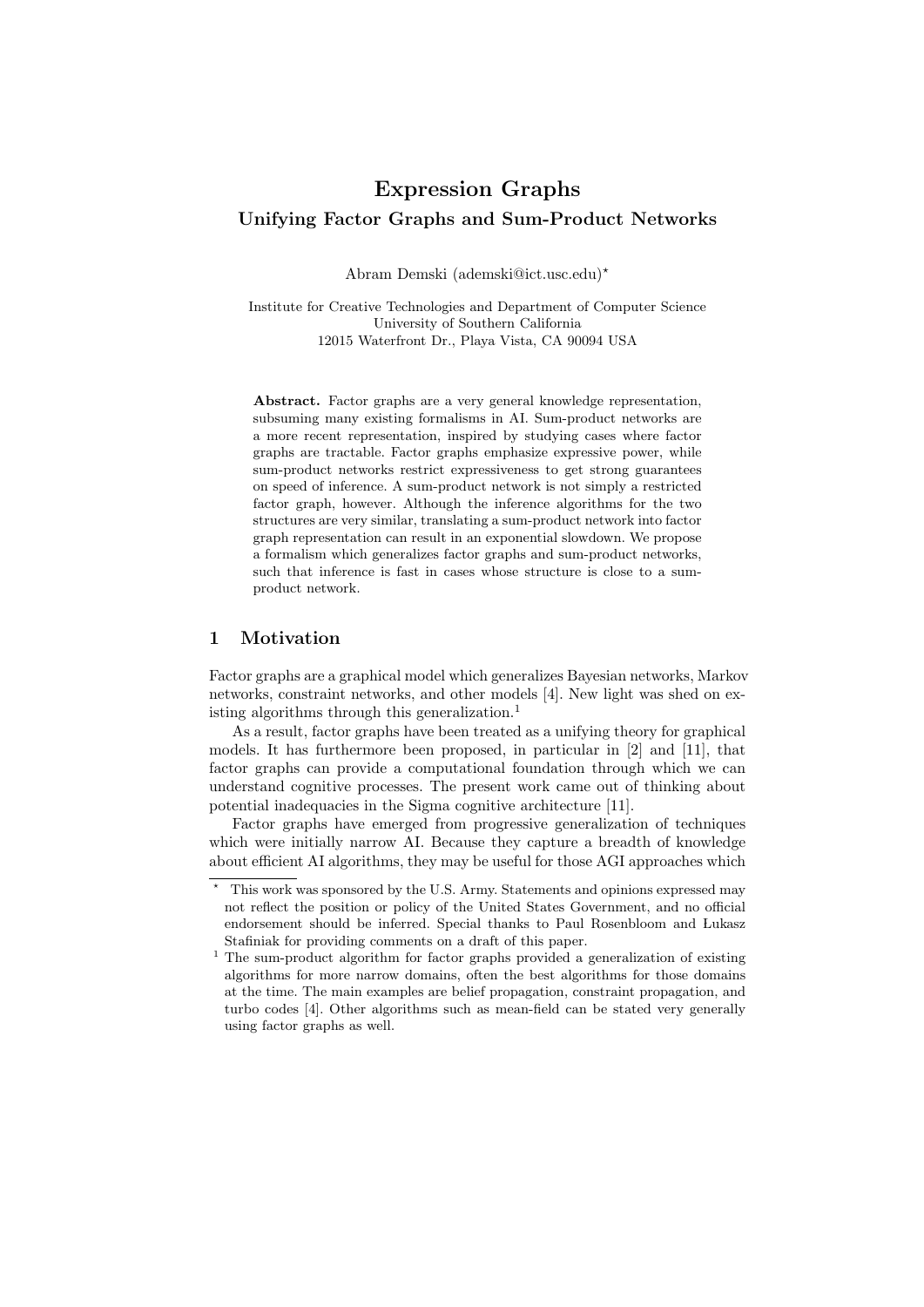seek to leverage the progress which has been made in narrow AI, rather than striking out on an entirely new path. However, this paper will argue that factor graphs fail to support an important class of algorithms.

Sum-product networks (SPNs) are a new type of graphical model which represent a probability distribution through sums and products of simpler distributions [7].<sup>2</sup> Whereas factor graphs may blow up to exponential-time exact inference, SPN inference is guaranteed to be linear in the size of the SPN.

An SPN can compactly represent any factor graph for which exact inference is tractable. When inference is less efficient, the corresponding SPN will be larger. In the worst case, an SPN may be exponentially larger than the factor graph which it represents. On the other hand, being able to represent a distribution as a compact SPN does not imply easy inference when converted to a factor graph. There exist SPNs which represent distributions for which standard exact inference algorithms for factor graphs are intractable.

Probabilistic context-free grammars (PCFGs) are an important class of probabilistic model in computational linguistics. In [8], the translation of PCFGs into factor graphs (specifically, into Bayesian networks) is given. This allows general probabilistic inference on PCFGs (supporting complicated queries which specialcase PCFG algorithms don't handle). However, the computational complexity becomes exponential due to the basic complexity of factor graph inference.

Sum-product networks can represent PCFGs with bounded sentence length to be represented in an SPN of size cubic in the length, by directly encoding the sums and products of the *inside* algorithm (a basic algorithm for PCFGs) This preserves cubic complexity of inference, while allowing the more general kinds of queries for which [8] required exponential-time algorithms. This illustrates that SPNs can be efficient in cases where factor graphs are not.

More recently, [12] used loopy belief propagation (an approximate algorithm for factor graph problems) to efficiently approximate complex parsing tasks beyond PCFGs, but did so by implementing a dynamic programming parse as one of the factors. This amounts to using SPN-style inference as a special module to augment factor-graph inference.

The present work explores a more unified approach, to integrate the two types of reasoning without special-case optimization. The resulting representation is related to the expression tree introduced in [4]. As such, the new formalism is being referred to as the Expression Graph (EG).

<sup>&</sup>lt;sup>2</sup> Case-factor diagrams [6] are almost exactly the same as sum-product networks, and have historical precedence. However, the formalism of sum-product networks has become more common. Despite their similarities, the two papers  $[6]$  and  $[7]$ use very different mathematical setups to justify the new graphical model and the associated inference algorithm. (A reader confused by one paper may benefit from trying the other instead.)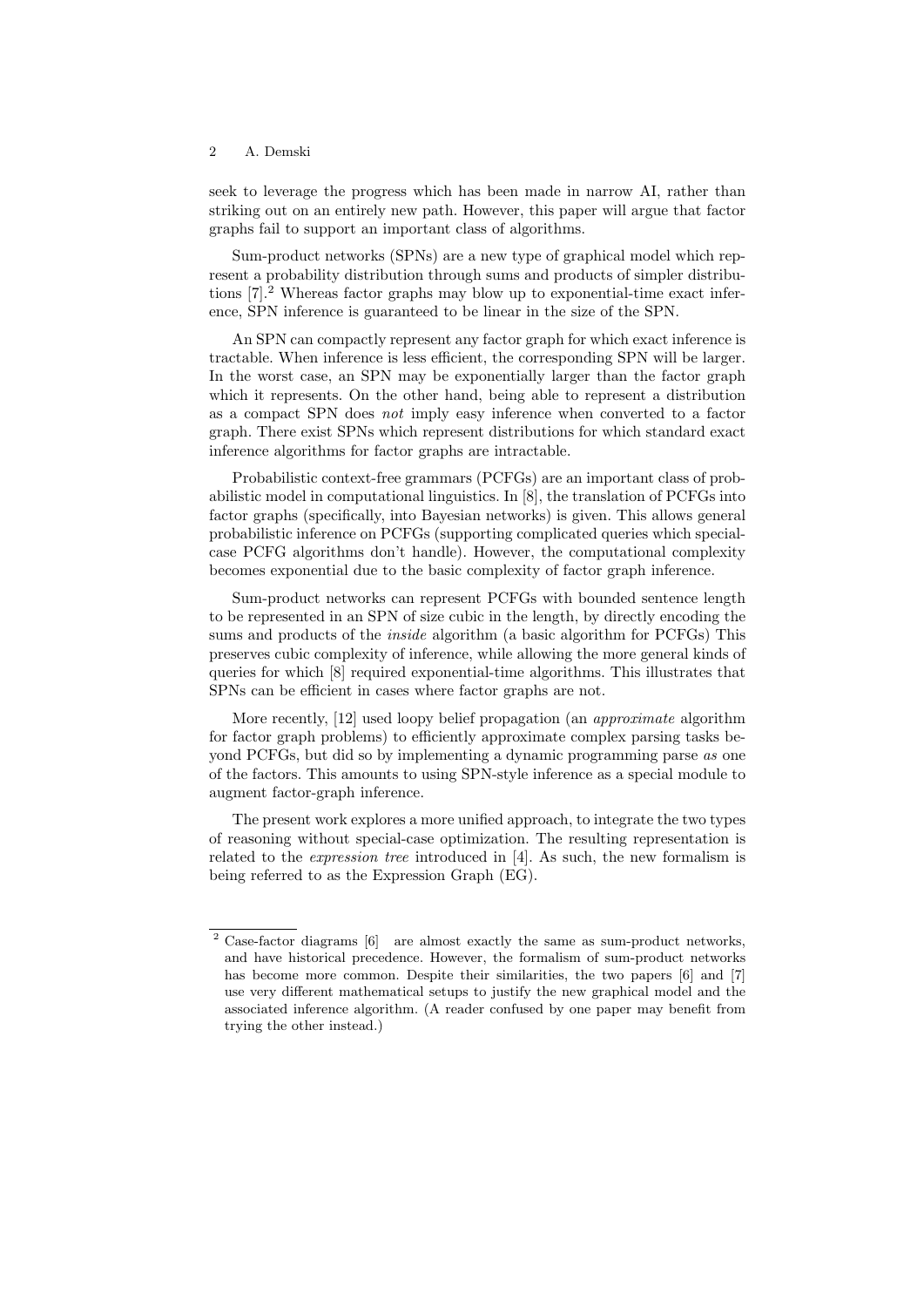#### 2 Factor Graphs

A factor graph (FG) is a bipartite graph where one set of nodes represents the variables  $x_1, x_2, ... x_n \in U$ , and the other set of nodes represent real-valued multivariate functions  $F_1, F_2, ... F_m$ . A link exists between a factor node and a variable node when the variable is an argument to the factor. This represents a function  $D$ , the product of all the factors:

$$
D(\mathbf{U}) = \prod_{i=1}^{m} F_i(\mathcal{A}_i)
$$

where  $A_i$  represents the tuple of argument variables associated with factor  $F_i$ .

The global function  $D$  can represent anything, but we will only discuss the representation of probability functions in this article.

Representing the factorization explicitly allows factor graphs to easily capture the distributions represented by other graphical models like Bayesian networks and Markov networks whose graph structure implies a factorization. The links correspond conveniently with messages in several message-passing algorithms, most famously the sum-product algorithm for factor graphs, which generalizes several important algorithms.

Inference algorithms allow us to compute various things with these networks, most notably marginal probabilities and maximum-probability states. Exact inference using the most common algorithms is exponential in the treewidth, which is (roughly) a measure of how far the graph is from being tree-structured. As a result, nontrivial models usually must rely on approximate inference techniques, of which there are many.

Building up complicated functions as a product of simpler ones turns out to be very powerful. Intuitively, we can think of the factors as giving us probabilistic constraints linking variables together. (In fact, this is a strict generalization of constraint-based reasoning.) These constraints can provide a great deal of representational power, but this power comes at the cost of potentially intractable inference.

For further details, the reader is directed to [4].

## 3 Sum-Product Networks

A sum-product network (SPN) is a directed acyclic graph with a unique root. Terminal nodes are associated with indicator variables. Each domain variable in U has an indicator for each of its values; these take value 1 when the variable takes on that value, and 0 when the variable is in a different value.

The root and the internal nodes are all labeled as sum nodes or product nodes. A product node represents the product of its children. The links from a sum node to its children are weighted, so that the sum node represents a weighted sum of its children. Thus, the SPN represents an expression formed out of the indicator variables via products and weighted sums. As for factor graphs, this expression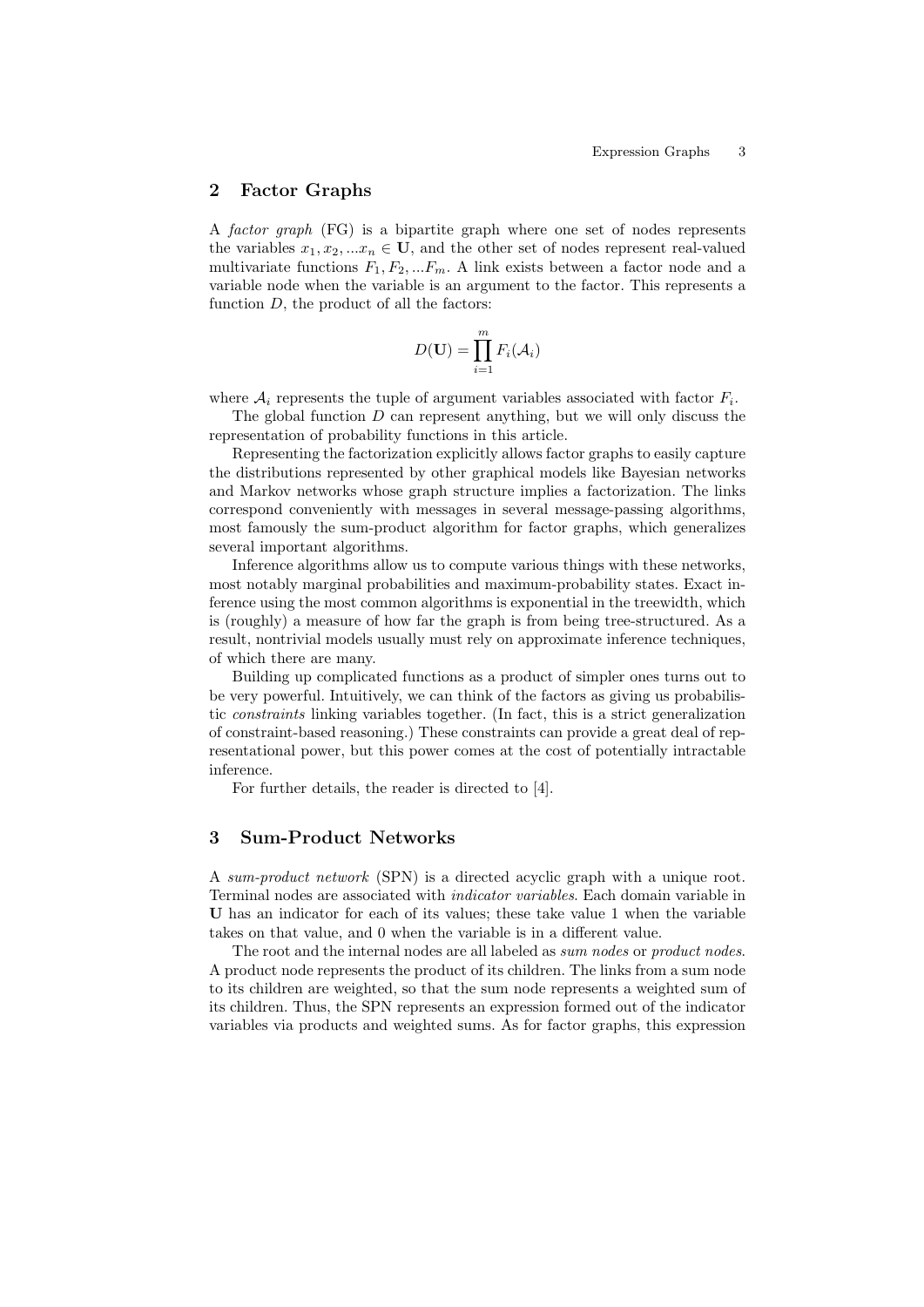could represent a variety of things, but in order to build an intuition for the structure we shall assume that this represents a probability distribution over U.

The scope of a node is the set of variables appearing under it. That is: the scope of a leaf node is the variable associated with the indicator variable, and the scope of any other node is the union of the scopes of its children.

Two restrictions are imposed on the tree structure of an SPN. It must be complete: the children of any particular sum node all have the same scope as each other. They must also be decomposable: the children of the same product node have mutually exclusive scopes. These properties allow us to compute any desired probability in linear time. It's possible to compute all the marginal probabilities in linear time by differentiating the network, an approach adapted from  $[1]$ .<sup>3</sup>

For further details, the reader is directed to [7].

If we think of factor graphs as generalized constraint networks, we could think of SPNs as generalized decision trees – or, for a closer analogy, binary decision diagrams [3]. These represent complexity by splitting things into cases, in a way which can be evaluated in one pass rather than requiring back-tracking search as with constraint problems.

The thrust of this paper is that both kinds of representation are necessary for general cognition. To accomplish this, we generalize SPNs to also handle constraint-like factor-graph reasoning.

## 4 Expression Graphs

In order to compactly represent all the distributions which can be represented by SPNs or FGs, we introduce the expression graph (EG).

An expression graph is little more than an SPN with the network restrictions lifted: a directed acyclic graph with a unique root, whose non-terminal nodes are labeled as sums or products. The terminal nodes will hold functions rather than indicators; this is a mild generalization for convenience. For discrete variables, these functions would be represented as tables of values. For the continuous case, some class of functions such as Gaussians would be chosen. These terminal functions will be referred to as elemental functions. We will only explicitly work with the discrete case here. Expression graphs represent complicated functions build up from the simple ones, as follows:

$$
N(\mathbf{A}) = \begin{cases} \sum_{i=1}^{n} C_i(\mathbf{A_i}) \text{ if } N \text{ is a sum node} \\ \prod_{i=1}^{n} C_i(\mathbf{A_i}) \text{ if } N \text{ is a product node} \end{cases}
$$

Where  $C_i$  are the *n* children of node N, and **A** is the union of their arguments  $\mathbf{A}_i$ . From now on, we will not distinguish strongly between a node and the function associated with the node. The root node is D, the global distribution.

 $3$  In [7], a weaker requirement of *consistency* replaces decomposability. However, without full decomposability, the inference by differentiation can give wrong results. For example, the SPN representing  $.5x_1^2 + .5\overline{x_1}$  is acceptable by their definition. Differentiation would have it that  $x_1 = true$  is twice as likely as  $x_1 = false$ , whereas the two are equally likely by evaluation of the network value at each instantiation. We therefore do not consider the weaker requirement here.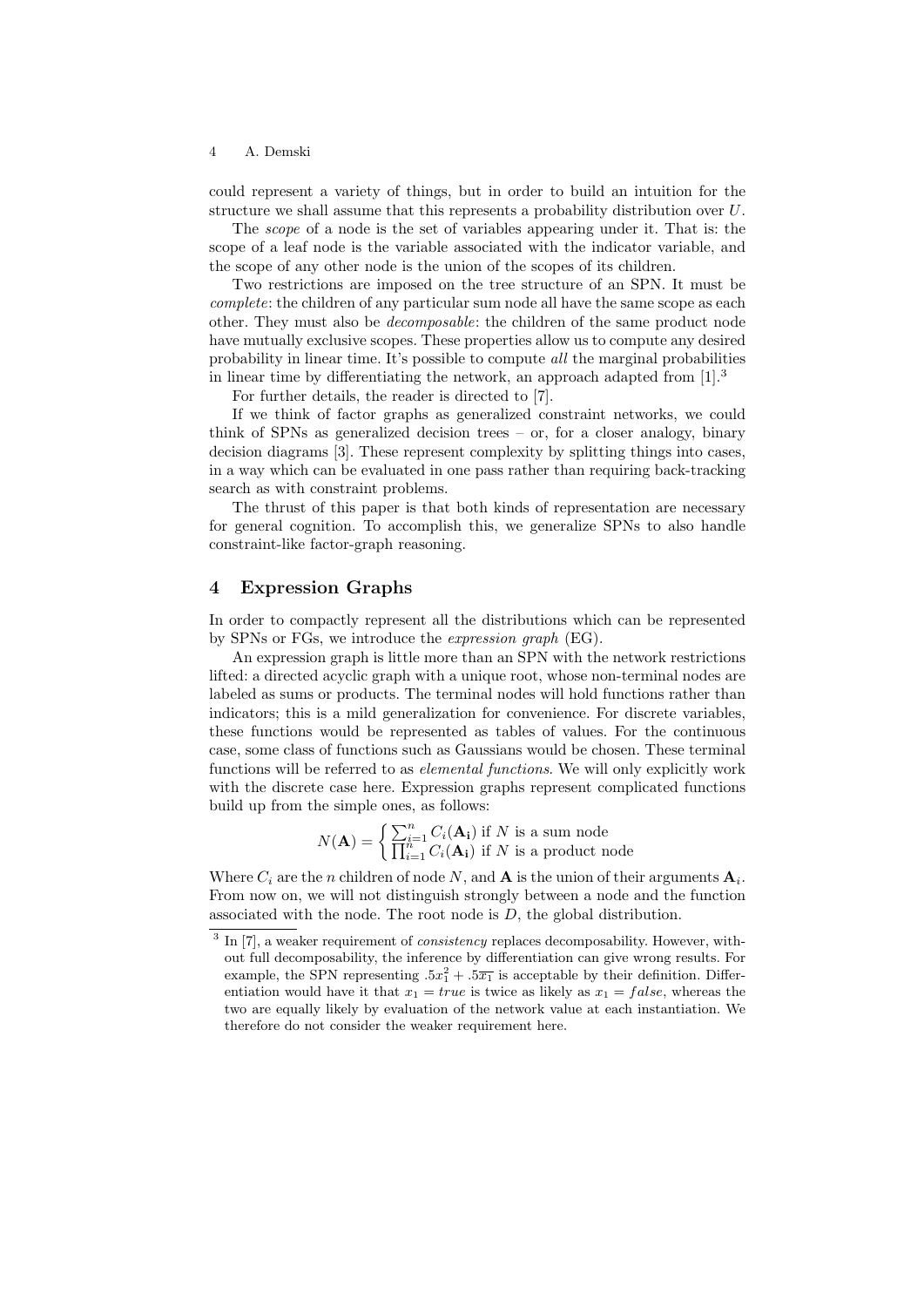The scope of a node is defined as the set arguments in its associated function, inheriting the definitions of complete and decomposable which were introduced for SPNs. Unlike in the case of SPNs, we do not enforce these properties.

A simple model expressing  $P(x, y)$  as the product of two functions  $F(x)G(x, y)$ (for example,) becomes the network in Figure 1. This gives us a small example of the sorts of expressions which are tractable enough to be useful, but, are not allowed by the restrictions on SPN structure. (The expression is not decomposable, and would need to be re-written as a sum of all the possible cases to be an SPN, obscuring the factorization.)



**Fig. 1.** The expression graph for  $F(x)G(x, y)$ 

On the other hand, a mixture distribution on  $x$  defined by the expression  $.4f(x) + .6g(x)$  looks like Figure 2. Unlike for SPNs, we represent the weights as terminal nodes (these can be thought of as constant functions, with empty scope). This difference simplifies the form of later formulas. The weighted-edge formalism could be used instead with a little modification to the algorithms.



Fig. 2. The mixture distribution  $AF(x) + .6G(x)$ 

Several models existing in the literature can be interpreted as expression graphs, putting them in a more unified formalism. One way of combining factor graphs and SPNs is to use SPNs as compact representations of the local factors, as was done in [9]. This allows use of the expressive power of factor graphs at the higher level, while taking advantage of the efficiency of SPNs to represent the local interactions. The paper notes that this allows a single framework for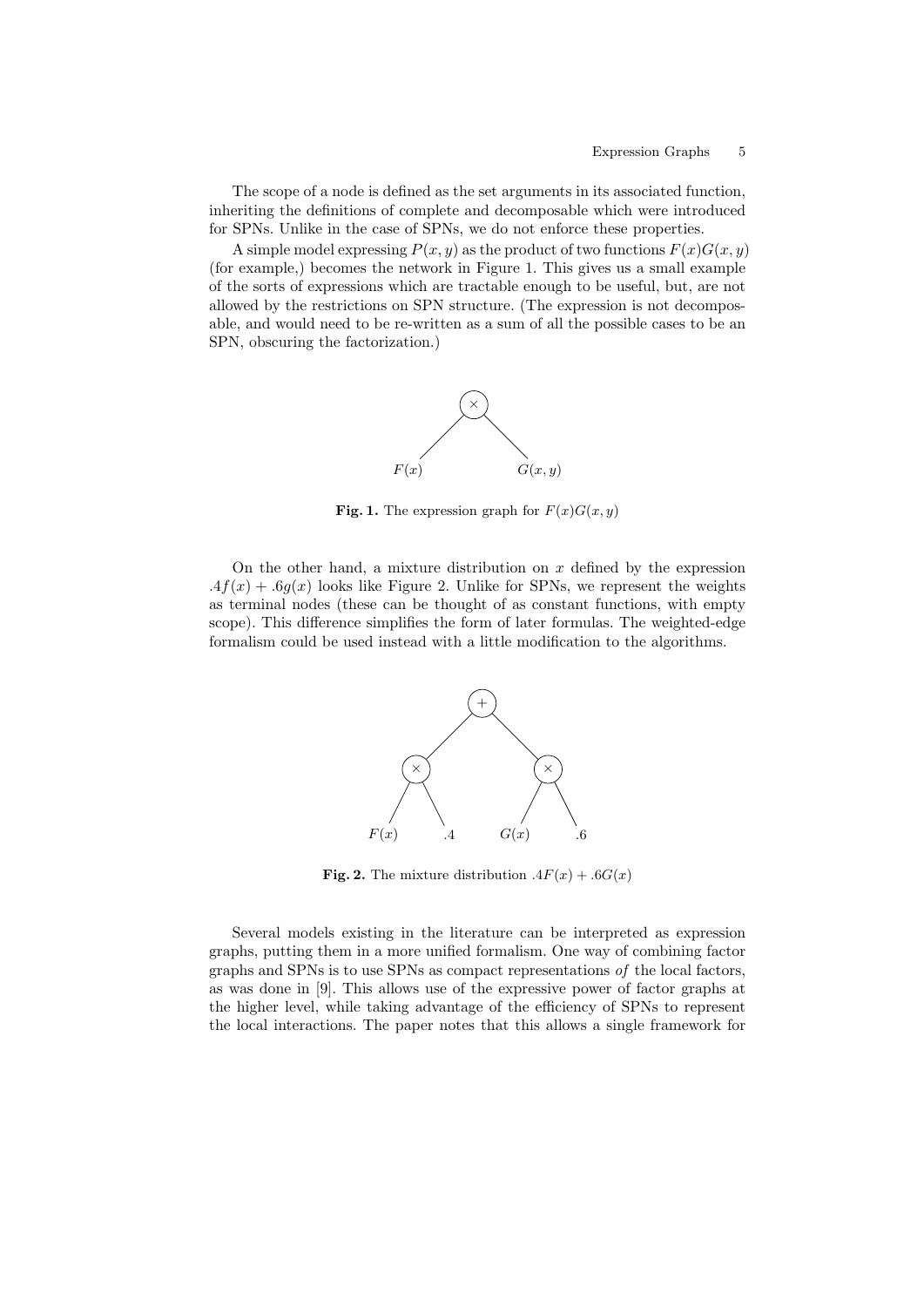inference, and constructs SPNs in terms of context-sensitive factors in CRFs (a type of factor graph).

The reverse case can be observed in [10], which uses sum-product networks with factor graphs as leaves in order to represent indirect variable interactions while ensuring that the overarching structure is tractable. This is used as part of an SPN structure-learning algorithm, which takes advantage of existing factorgraph structure learning to capture certain types of variable interactions which took too long to discover in a previous (pure SPN) structure learner.

## 5 Exact Inference

The goal of inference is to compute the marginal probability distribution of one or more variables, typically given some evidence. Evidence restricts the value of some variables. We can handle this by modifying the definition of the domain variables to restrict their possible values. It therefore suffices to consider the inference problem when no evidence is present.

The marginal for a variable  $x$  is defined as follows:

$$
\sum_{\mathbf{U}-\{x\}}D(\mathbf{U})
$$

Unfortunately, this computation is exponential time in the number of variables. We would like to re-arrange the summation to simplify it.

To deal with a slightly more general case, let's assume that we have a set of variables  $X$  we want to find the joint marginal for.

Supposing that we had completeness, we could push down the summation through sum nodes N:

$$
\sum_{\mathbf{A}-\mathbf{X}} N(\mathbf{A}) = \sum_{i=1}^{n} \sum_{\mathbf{A}-\mathbf{X}} C_i(\mathbf{A})
$$

Here,  $\bf{A}$  is the scope of the parent, which (by completeness) is also the scope of each child. (As in the previous section,  $C_i$  will represent the children of  $N$ .)

Similarly, if we had *decomposability*, we could push down the sums through product nodes:

$$
\sum_{\mathbf{A}-\mathbf{X}} N(\mathbf{A}) = \prod_{i=1}^{n} \sum_{\mathbf{A}_i - \mathbf{X}} C_i(\mathbf{A}_i)
$$

Here, **A** is the scope of the parent, and the  $A_i$  are the scopes of the children. By decomposability, the  $A_i$  must be mutually exclusive, so that we can apply the distributive rule to push the sum down through the product. This reduces the complexity of the computation by allowing us to sum over the sets of variables  $A_i$  separately, and then combine the results.

Since we do not in general have a graph which is complete and decomposable, we need to adjust for that. The adjustment at sum nodes is computationally easy,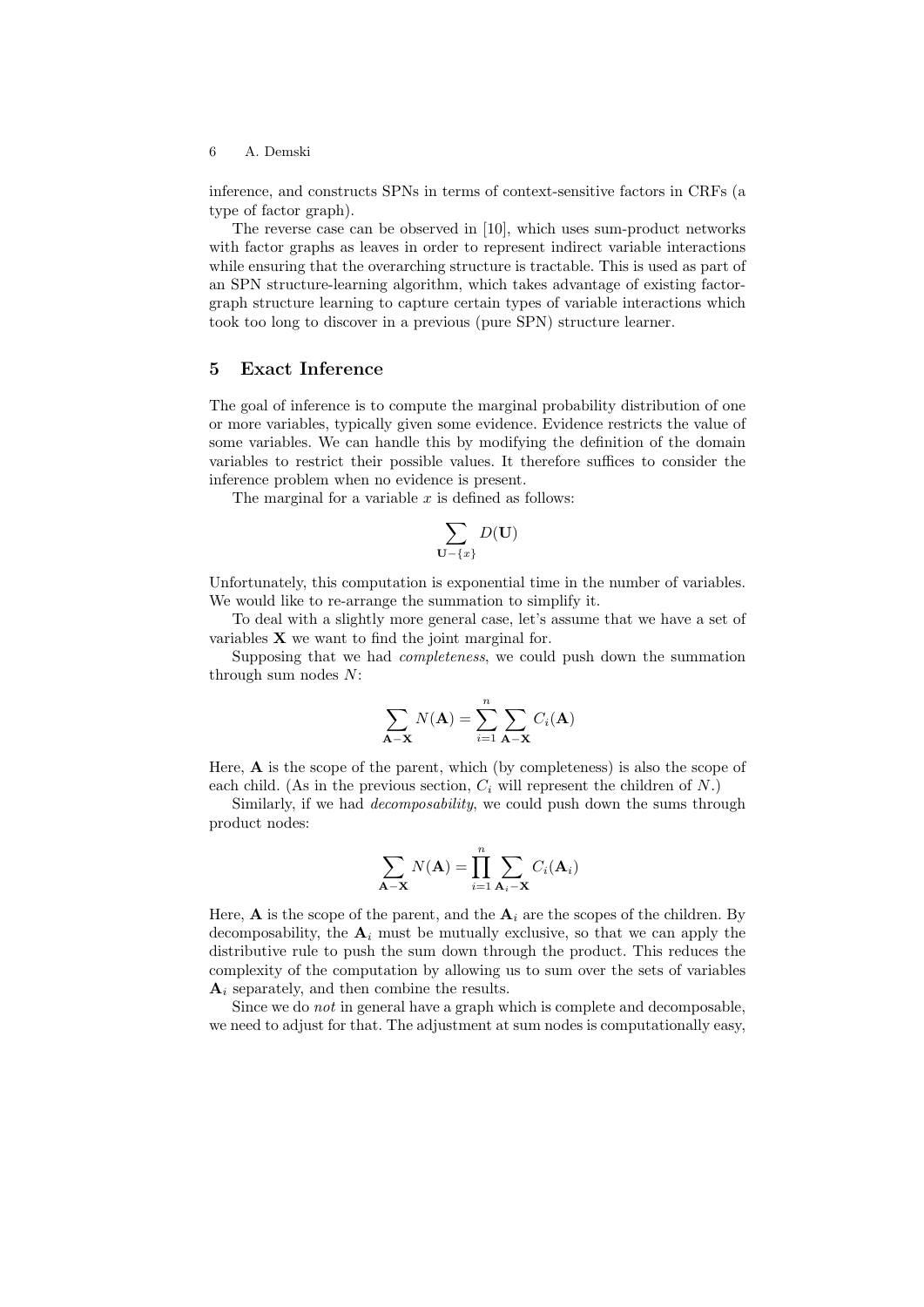augmenting the values from children with a multiplier to account for summing out the wider scope required by the parent:

$$
\sum_{\mathbf{A}-\mathbf{X}} N(\mathbf{A}) = \sum_{i=1}^{n} \sum_{\mathbf{A}-\mathbf{A}_{i}-\mathbf{X}} \sum_{\mathbf{A}_{i}-\mathbf{X}} C_{i}(\mathbf{A}_{i})
$$
\n
$$
= \sum_{i=1}^{n} \left( \prod_{y \in \mathbf{A}-\mathbf{A}_{i}-\mathbf{X}} |\mathcal{V}(y)| \right) \sum_{\mathbf{A}_{i}-\{x\}} C_{i}(\mathbf{A}_{i})
$$
\n(1)

Where  $V(y)$  is the set of valid values for variable y.

The adjustment for non-decomposable products is less computationally convenient:

$$
\sum_{\mathbf{A}-\mathbf{X}} N(\mathbf{A}) = \sum_{\mathbf{B}-\mathbf{X}} \prod_{i=1}^{n} \sum_{\mathbf{A}_i - \mathbf{B}-\mathbf{X}} C_i(\mathbf{A}_i)
$$
(2)

Where **B** is the set of variables that appear in more than one of  $A_i$ . (Note that we do not have to worry that some variables might appear in no  $A_i$ , because the scope of the parent was defined as the union of the scopes of the children.)

What this equation says is just that we cannot push down the summation over a particular variable if that variable is shared between several children of a product node. This fails to satisfy the conditions for the distributive law. As a result, we have to sum this variable out *at* the offending product node.

Applying these equations recursively, we can create a dynamic-programming style algorithm which computes the desired marginal. This proceeds first in a downward pass, in which we mark which variables we need to avoid summing out at which nodes. Then, we pass messages up through the network. The messages are multidimensional arrays, giving a value for each combination of marked variables.

# Algorithm 1 To find  $\sum_{\mathbf{U} - \mathbf{X}} D(\mathbf{U})$ :

- 1. Mark variables X at the root.
- 2. For non-decomposable products, mark shared variables in the product node.
- 3. Propagate marks downward, marking a variable in a child whenever it is marked in the parent and occurs in the scope of the child.
- 4. Set the messages  $\mathcal{M}(N)$  where N is a terminal node to be  $\sum_{\mathbf{H}} N(\mathbf{A})$ , where  $A$  are the arguments of the function N and H are any unmarked arguments.
- 5. Propagate up messages  $\mathcal{M}(N) =$

$$
\begin{cases} \sum_{i=0}^{n} \pi_i \sum_{\mathbf{H}_i} \mathcal{M}(C_i) \text{ if } N \text{ is a sum node} \\ \sum_{\mathbf{H}} \prod_{i=0}^{n} \mathcal{M}(C_i) \text{ if } N \text{ is a product node} \end{cases}
$$

where  $C_i$  are the children of node N,  $H_i$  is the set of dimensions marked in  $C_i$  but not marked in N, **H** is the union of the  $H_i$ , and  $\pi_i$  is the multiplier from Equation 1 adjusted to remove marked variables:  $\prod_{x\in{\bf A}-{\bf A}_i-{\bf X}-{\bf M}}|{\cal V}(x)|$ with A as the arguments of N,  $A_i$  those of  $C_i$ , and M the marked variables of  $N$ .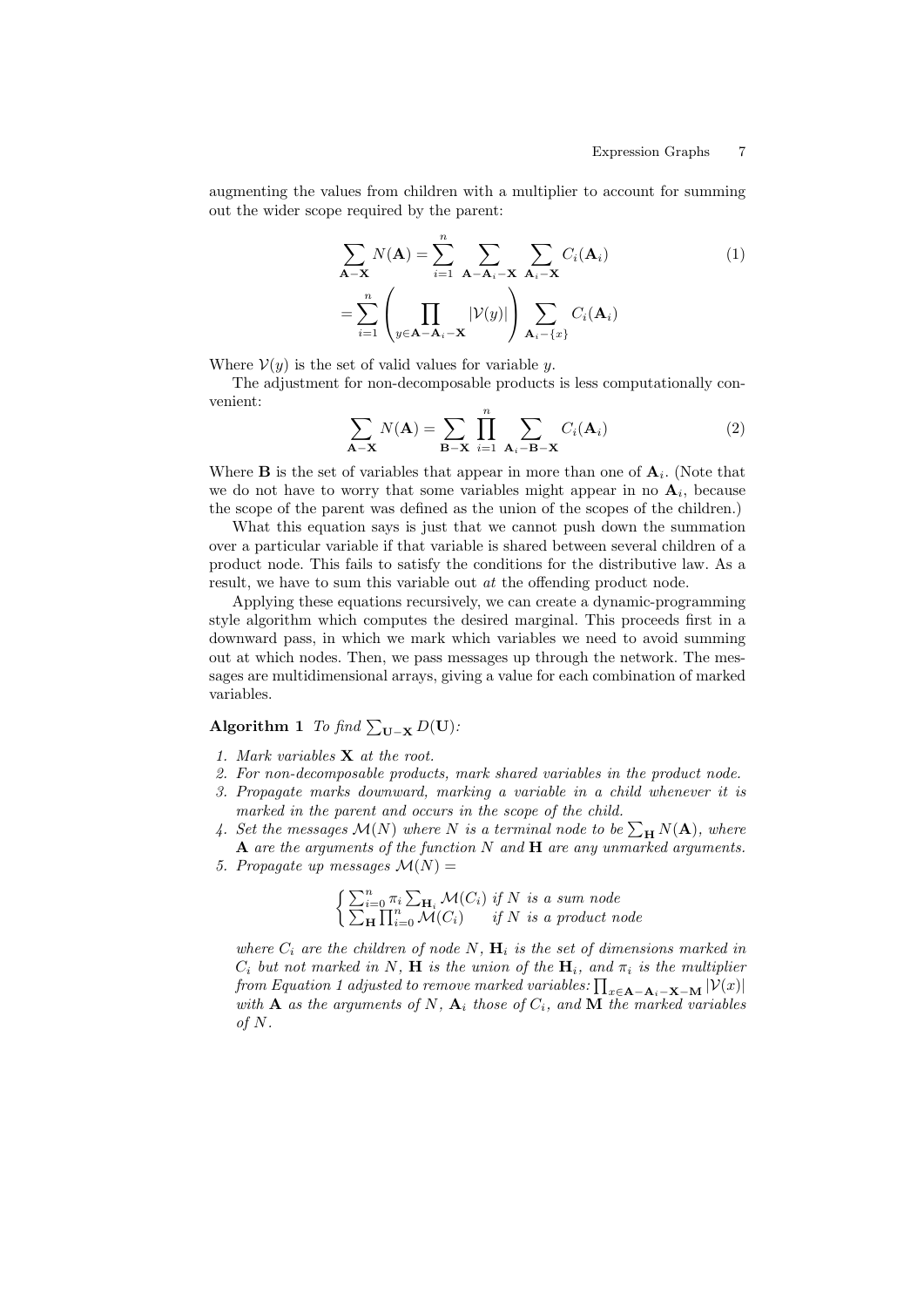This algorithm bears a resemblance to the "expression trees" mentioned in [4]. The variable marking procedure also brings to mind "variable stretching" from that paper: we are marking out a portion of the graph in which we need to keep track of a variable in order to enable local message-passing computation.

With only about twice as much work, we can compute all the single-variable marginals by adding a second set of messages. This should not be a surprise, since the same is true of both SPNs and factor graphs. The solution closely resembles the inside-outside algorithm for PCFGs, with the messages from the previous section constituting the "inside" part.

In order to compute the marginal probabilities, we must first compute a set of partial derivatives in an arithmetic circuit (AC) representing the distribution. (The reader is directed to [1] for the details of this approach.)

We will re-name the messages  $M$  from Algorithm 1 to "upward messages"  $\mathcal{M}_u$ , with new "downward messages"  $\mathcal{M}_d$ .

Algorithm 2 To find all single-variable marginals of D:

- 1. Run Algorithm 1, with  $X = \emptyset$ . Keep the messages as  $\mathcal{M}_u(N)$ .
- 2. Set the downward message for the root node  $\mathcal{M}_d(D) = 1$ .
- 3. Compute downward messages  $\mathcal{M}_d(N) = \sum_{i=0}^n \mathcal{C}(P_i, N)$ , where  $P_i$  are the n parents of N and we define the contribution for each parent  $\mathcal{C}(P_i, N) =$

$$
\begin{cases} \pi_i \sum_{\mathbf{H}} \mathcal{M}_d(P_i) & \text{if } P_i \text{ is a sum} \\ \sum_{\mathbf{H}} \mathcal{M}_d(P_i) \prod_{j=0}^m \mathcal{M}_u(C_j) & \text{if } P_i \text{ is a product} \end{cases}
$$

where  $\pi_i$  is the same multiplier between parent and child as in the upward messages,  $C_i$  are the m other children of parent  $P_i$ , and **H** is the set of variables marked in  $P_i$  and not in N.

4. For each variable  $v \in U$ , compute the marginal as the sum of partial derivatives for terminal nodes, and partial derivatives coming from  $\pi$ -adjustments involving that variable:

$$
\mathcal{M}_d(v) = \sum_{i=1}^n \sum_{\mathbf{H}_i} F_i \mathcal{M}_d(F_i) + \sum_{(P_i, C_j)} \mathcal{M}_d(P_i)
$$

where the  $F_i$  are the terminal nodes,  $H_i$  are the arguments of  $F_i$  other than  $v, \sum_{(P_i,C_j)}$  is summing over parent-child pairs  $(P_i,C_j)$  such that  $P_i$  has  $v$  in scope and not marked but  $C_j$  does not (so that  $\pi$ -adjustments would appear in the messages).

The intuition is that upward messages compute the total value of the corresponding AC, whereas downward messages compute the partial derivative of the total value with respect to individual AC nodes. Each scalar value in the multidimensional message corresponds to an AC node.

This computes the same quantities which we would get by compiling to an AC and differentiating. The technique rolls together the compilation to an AC with the inference in the AC, so that if we apply it to an EG representing a factor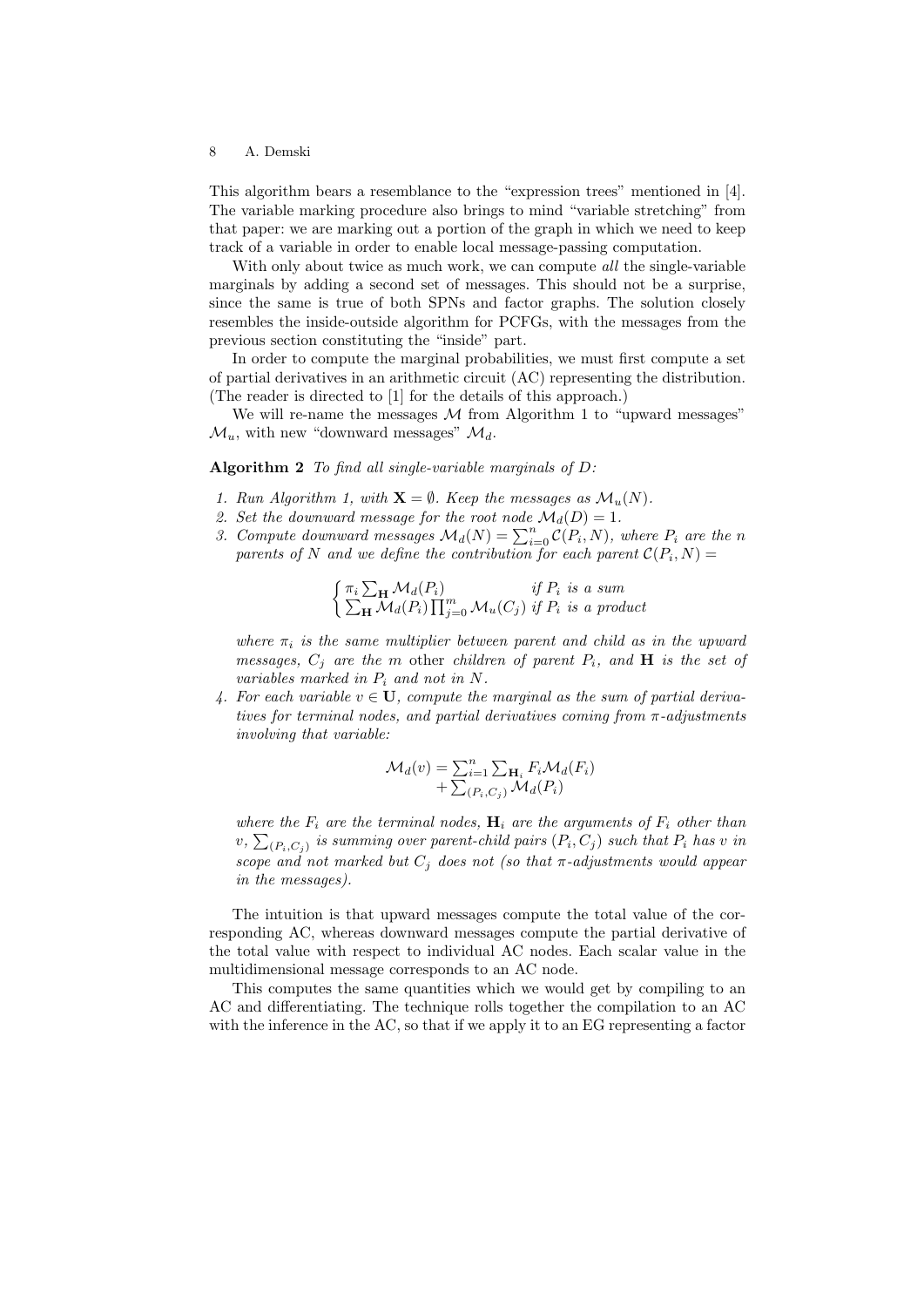graph, we are doing something very similar to compiling it to an AC and then differentiating (one of the better choices for exact inference in factor graphs). Since the algorithm reduces to SPN inference in the special case that the EG is indeed an SPN, we have the SPN efficiency in that case. In particular, we can get cubic complexity in the parsing problem which was mentioned as motivation.

Because expression graphs also admit the intractable cases which factor graphs allow, it will be desirable to have approximate inference algorithms such as Monte Carlo and variational methods. Variational methods would focus on the approximation of large multidimensional messages by approximate factorization. Monte Carlo would focus on approximating the large summations by sampling. A deep exploration of these possibilities will have to be left for another paper.

As a result of taking the derivatives of the network, this algorithm also gives us the derivatives needed to train the network by gradient-descent learning. However, we won't discuss this in detail due to space limitations.

### 6 Future Work

The concrete algorithms here have dealt with finite, fixed-size expression graphs, but the motivation section mentioned representation of grammars, which handle sequential information of varying size. Work is in progress applying expression graphs to grammar learning, enabling an expressive class of grammars.

Unlike factor graphs, expression graphs and SPNs can represent structural uncertainty within one graph, by taking a sum of multiple possible structures. Theoretically, structure learning and weight learning can be reduced to one problem. Of course, a graph representing the structure learning problem is too large for practical inference. In [5], infinite SPNs are defined via Dirichlet distributions, and sampling is used to make them tractable. Perhaps future work could define similar infinite EGs to subsume structure learning into inference.

The structure-learning algorithm in [10] is also quite interesting, employing heuristics to split the data into cases or factor the data, alternatively. This could point to two different sets of cognitive mechanisms, dealing independently with sums and products. Sum-like mechanisms include clustering, boosting, and bagging. These deal with complexity by making mixture models. Product-like mechanisms deal with complexity by splitting up the variables involved into sub-problems which may be independent or related by constraints (that is, factoring!). Perhaps distinct psychological processes deal with these two options. In future work, we hope to use this distinction in a cognitive architecture context.

## 7 Conclusion

It is hoped that this representation will help shed light on things from a theoretical perspective, and also perhaps aid in practical implementation in cases where a mixture of factor-graph style and SPN-style reasoning is required. Expression graphs are a relatively simple extension: from the perspective of a factor graph, we are merely adding the ability to take sums of distributions rather than